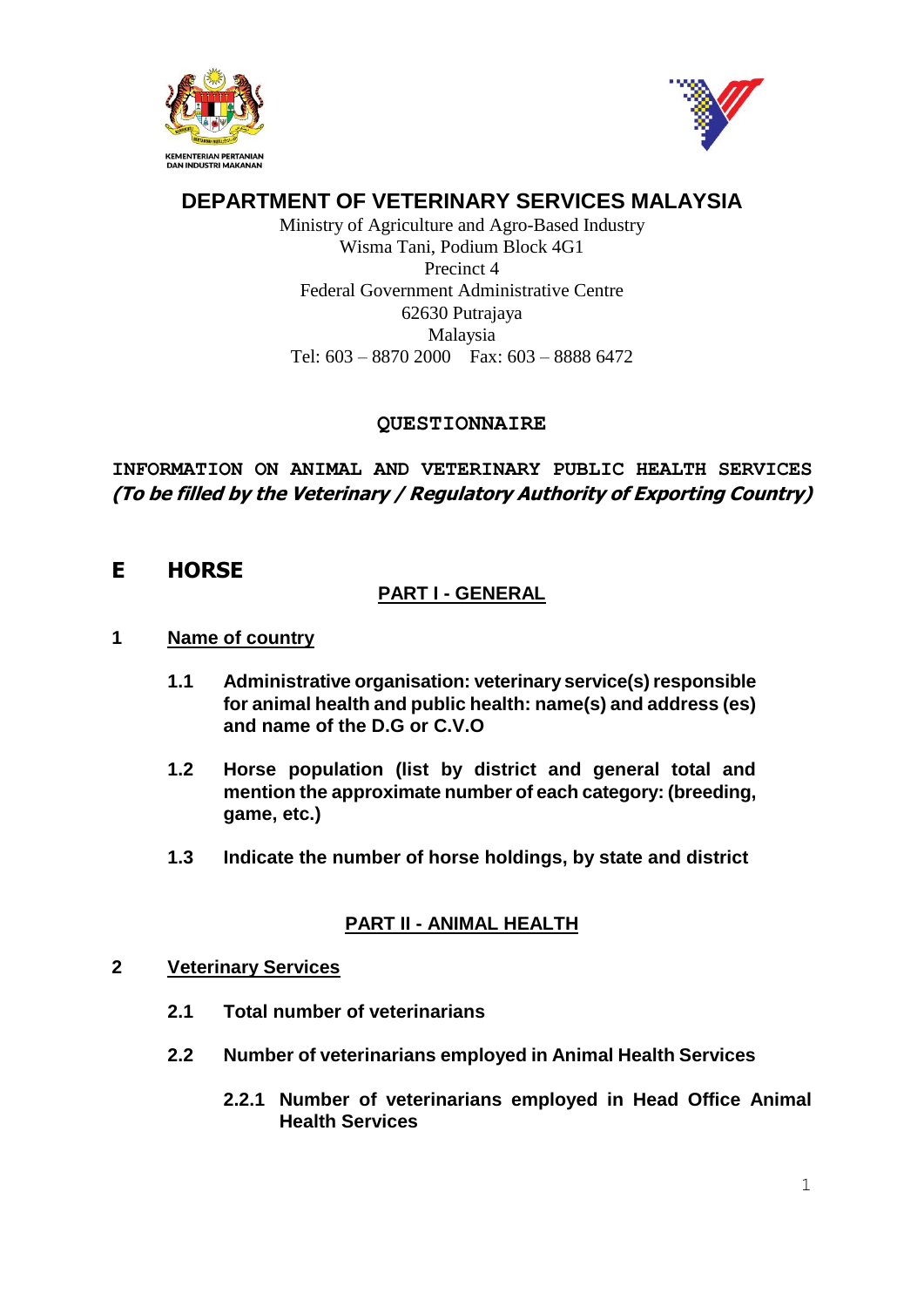**2.2.2 Number of veterinarians employed in district Animal Health Services (list by district the number of official veterinarians dealing, full time or part time with horse (farm/club)**

**Number of horse/s per official veterinarian**

**Number of para-veterinary technicians employed by the veterinary services (short organigram)**

- **2.3 Organisation of veterinary services (short organigram)**
- **2.4 Para-veterinary education: Indicate the number of universities and schools where study can be done their programmes and the average of annual graduates (total for the country)**

## **3 Veterinary laboratories**

- **3.1 Name and address of the Central Veterinary Laboratory and name of the director**
- **3.2 Number of other official veterinary laboratories**
- **3.3 Staffing of official veterinary laboratories**
- **3.4 Please indicate, for each of these laboratories, their capabilities for disease diagnosis**

#### **4 Structure of horse industry**

- **4.1 Explain the general structure(s) of the industry (Describe the production system)**
- **4.2 Do farmers/club have their own veterinarians and veterinary laboratories?**
- **4.3 Does the industry have its own animal health programmes (guidance, sanitary monitoring, vaccinations etc**
- **4.4 If yes, have these programmes been discussed with (and eventually approved by) the authorities**

## **5 Notifiable disease**

- **5.1 Indicate the list of notifiable horse diseases and describe briefly the notification procedure**
- **5.2 Which horse diseases are notified to OIE, and eventually, to other countries? Indicate for these diseases the notification**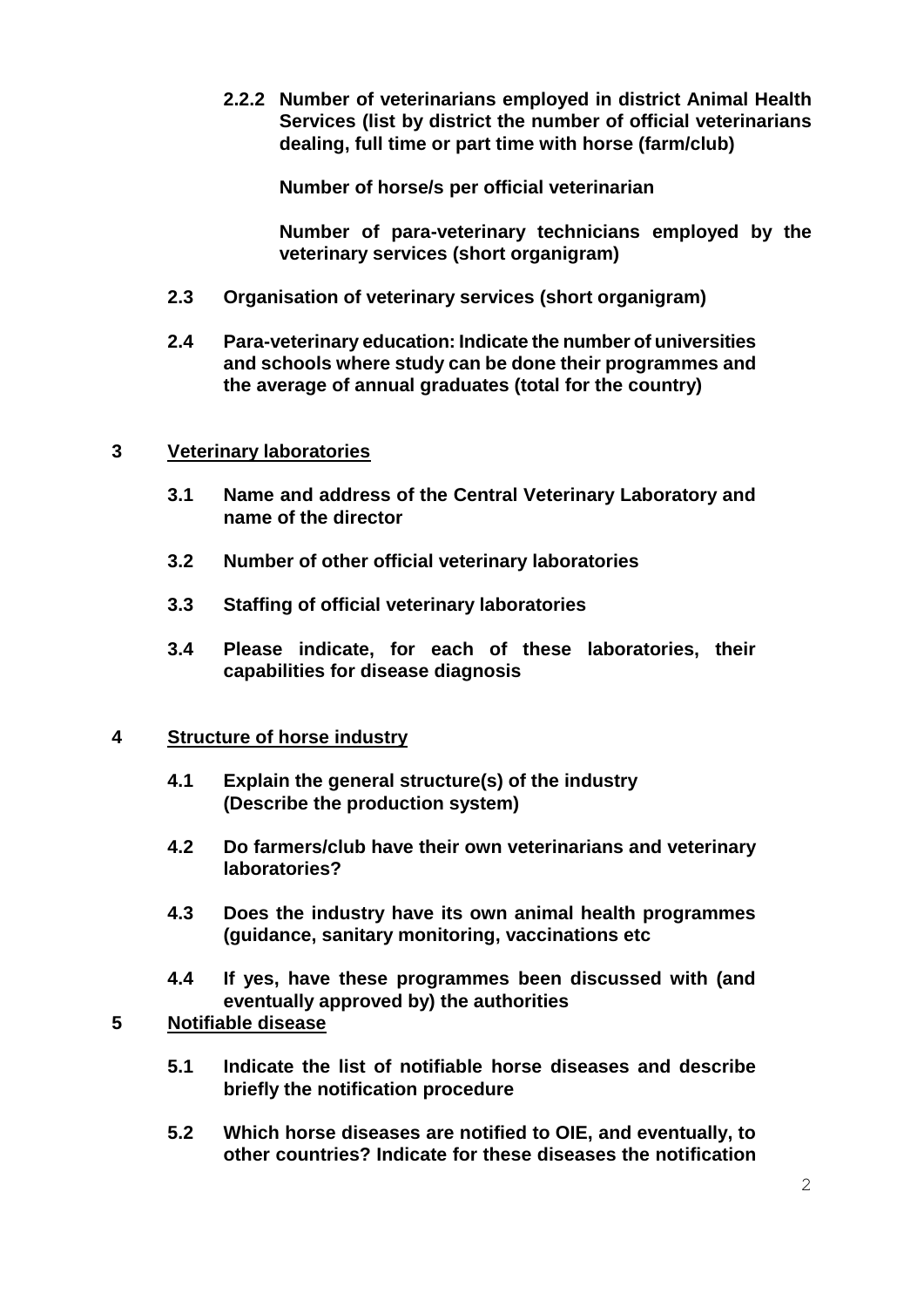**frequency (immediate, monthly, annually) OIE List A Diseases**

#### **6 Disease and vaccination status**

**6.1 Horse diseases in the list A of O.I.E. Animal Health Code**

**Describe disease status (number or outbreaks for the last 3 years), surveillance, monitoring, vaccination, controlling or eradication programmes. The information as far as possible should be given by district and by species wherever possible the number of animals under the programme should be stated**

- **6.1.1 Number of outbreaks and serotype for each of the last 3 years. Number of animals vaccinated during each of the last 3 years**
- **6.1.2 Indicate by district the date of last outbreak and, eventually the date of last vaccination**
- **6.1.3 In the case diseases occurs (or should occur), is a stampingout policy always applicable?**

**If no, describe the way of dealing with (eventual) outbreaks**

- **6.1.4 Describe briefly the other measures in the case of diseases outbreaks (standstill, radius of surveillance zones, epidemiological inquiry etc)**
- **6.1.5 Which testing procedure and criteria are used to confirm a diagnosis of the diseases?**
- **6.1.6 Is vaccination against the diseases allowed or regulated**

**If yes, list the type of vaccines used (inactivated or attenuated, strain etc.) and the principal rules governing the distribution and use of these vaccines**

- **6.1.7 List the districts, which have to be considered as free from the diseases**
- **6.2 Other horse diseases in the list A of O.I.E. Animal Health Code**

 **Describe disease status (number or outbreaks for the last 3 years), surveillance, monitoring, vaccination, controlling or eradication programmes. The information as far as possible should be given by**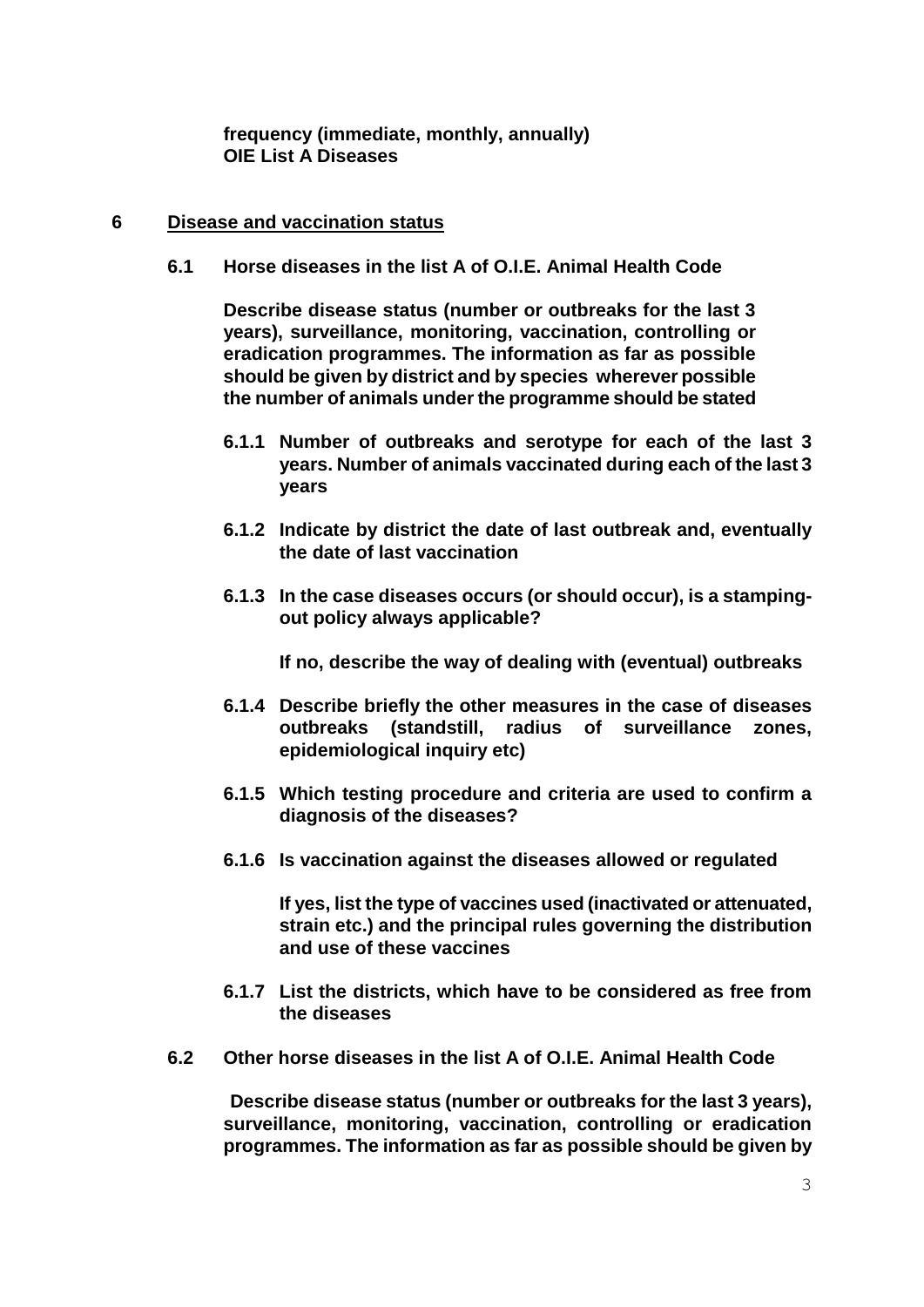**district and by species wherever possible the number of animals under the programme should be stated in legislation)**

**6.3 Disease Situation in Contiguous Countries**

**Indicate if (and so in which) the diseases occur in contiguous countries**

**6.4 List B of OIE Animal Health Code. Describe the status, surveillance, monitoring control and eradication programme of the following** 

 **disease.**

- **6.5.1 Contagious Equine Metritis**
- **6.5.2 Dourine**
- **6.5.3 Epizootic Lymphangitis**
- **6.5.4 Equine Encephalomyelitis (Eastern and Western)**
- **6.5.5 Equine Infectious Anaemia**
- **6.3.6 Equine Influenza**
- **6.3.7 Equine Piroplasmosis**
- **6.3.8 Equine Rhinopneumonitis**
- **6.3.9 Glanders**
- **6.3.10 Horse Pox**

**6.3.11 Equine Viral Arteritis**

**6.3.12 Japanese Encephalitis**

**6.3.13 Surra (***Trypanosoma evansi***) 6.3.14 Venezuelan Equine Encephalomyelitis**

#### **7 Animal Health Legislation**

- **7.1 List of the official names of laws and regulations governing the prevention, control and eradication of animal diseases**
- **7.2 Do laws exist which require the reporting of cases or suspect**